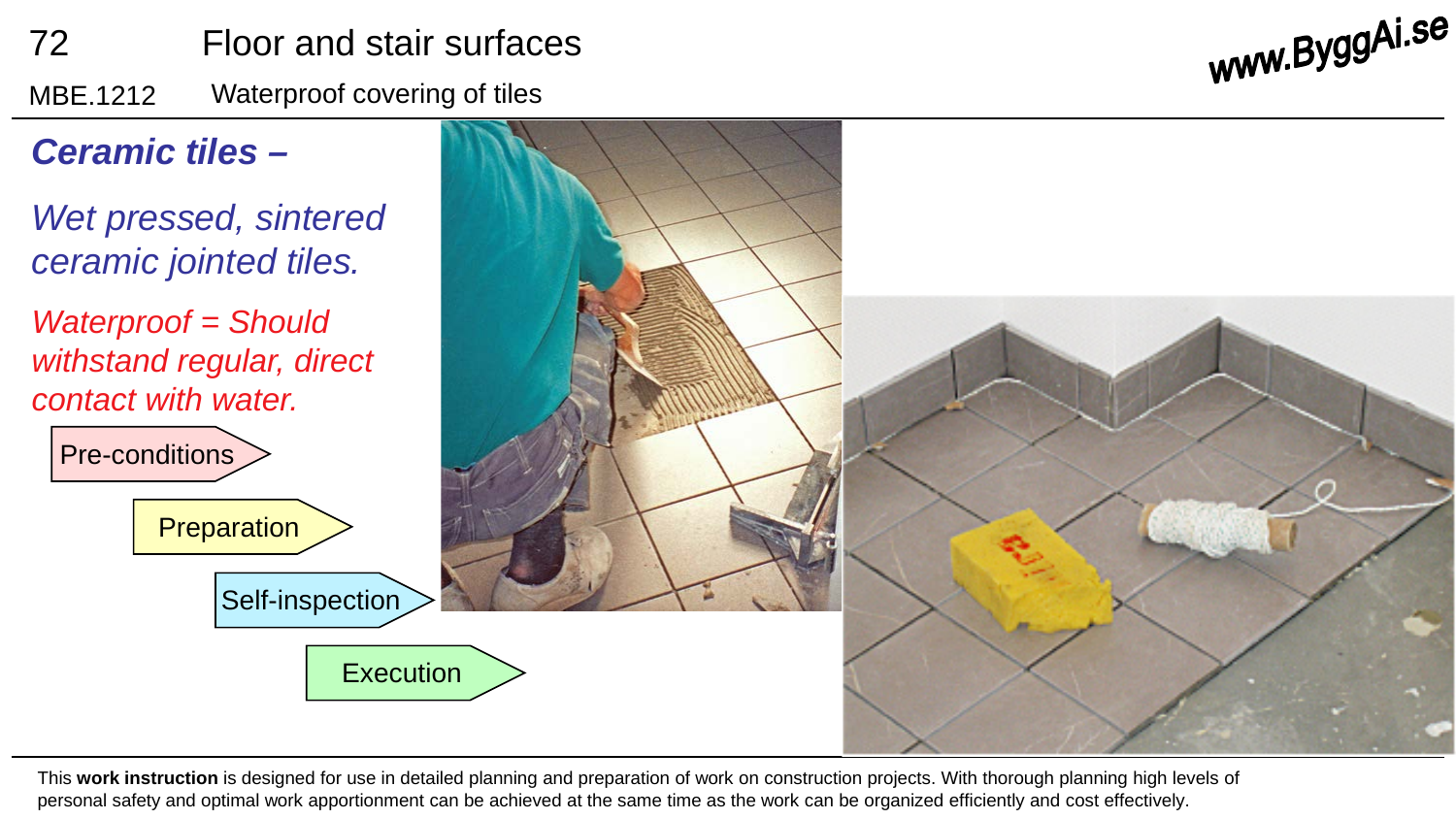## <span id="page-1-0"></span>Safety — Risk assessment

| Work activity & Problem                         | P  | C  | $Risk = P^*C$ | Action          |
|-------------------------------------------------|----|----|---------------|-----------------|
| Improper working posture = overloading          | 10 | 20 | 200           |                 |
| Cluttered workplace = Twisting or fall injuries | 10 | 15 | 150           | Regular tidying |
|                                                 |    |    |               |                 |

|                   |           | Assessment of probability |                       | <b>Assessment of consequences</b> |             |                                        |
|-------------------|-----------|---------------------------|-----------------------|-----------------------------------|-------------|----------------------------------------|
| Probability = $P$ | $P = 0.1$ | Very unlikely             | $(<1$ times/10 years) | $C = 0.5$                         | Trifle      |                                        |
| $Consequence = C$ | $P = 1$   | Unlikelv                  | (1 times/10 years)    | $C=1$                             | Tinv        | (1 - 2 days sick leave)                |
| $Risk = P * C$    | $P = 3$   | Low probability           | (1 times/3 years)     | $C=5$                             | Small       | (3 - 7 days sick leave)                |
|                   | $P = 10$  | Relative probability      | (1 times/year)        | $C = 15$                          | Tactile     | $\cdots$<br>( 8 - 29                   |
|                   | $P = 30$  | Probable                  | (1 times/month)       | $C = 70$                          | Severe      | $\cdots$<br>$(30-299)$                 |
|                   |           |                           |                       | $C = 500$                         | Very severe | $\sim$ $^{10}$ $\sim$ $^{11}$<br>(>300 |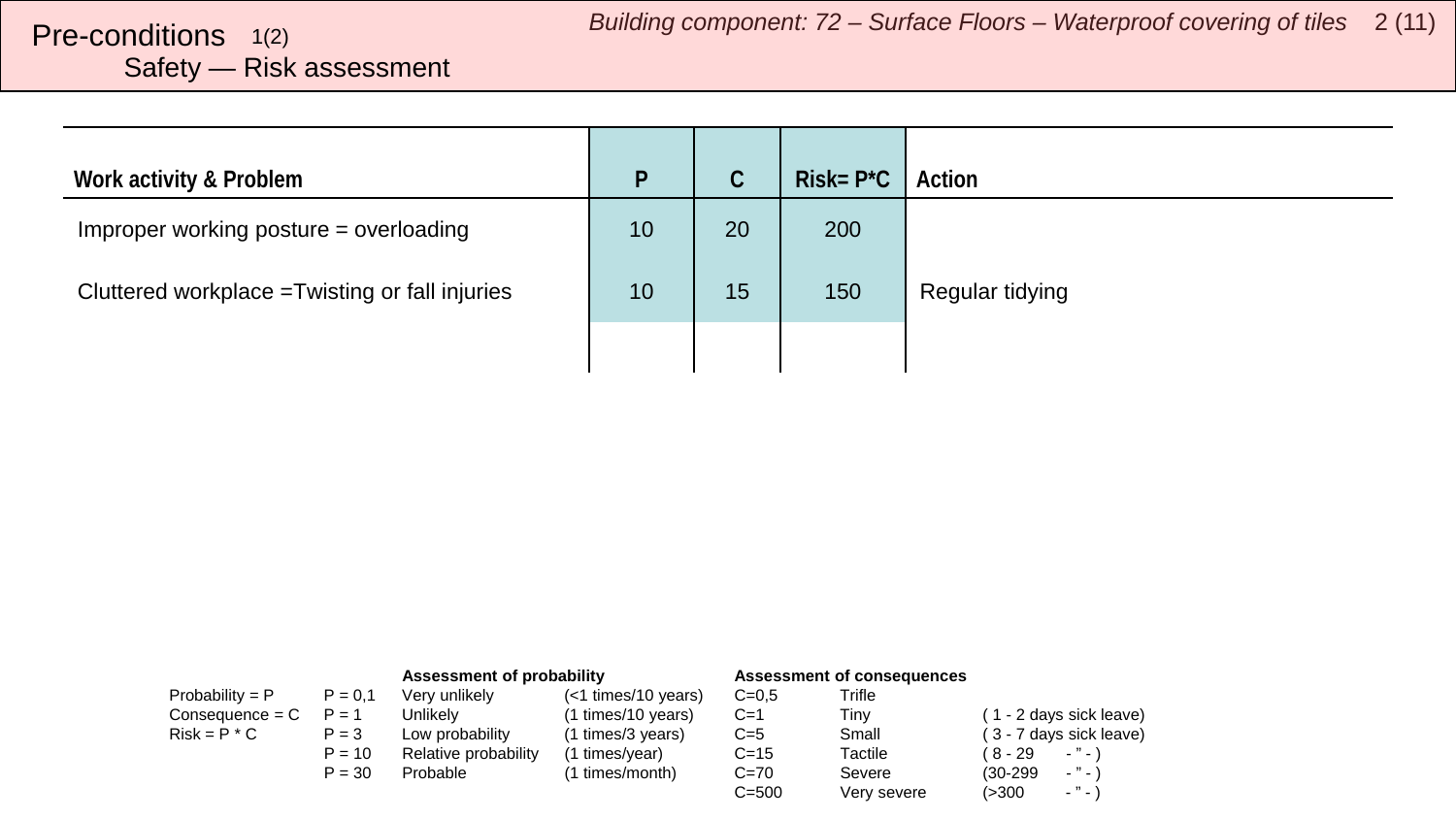Safety — Protective gear

*Text from the Working Environment Authority's brochure Safer Construction Work*

## **Personal Protective Equipment** §**71**

Safety helmet and safety shoes shall be used unless it is clearly unnecessary. Other personal protective equipment such as eye protection, hearing protection and gloves should be worn when required.

## **First Aid** §**31**

First Aid should be available. Staff who are trained to provide First Aid should always be available. Facilities and First Aid equipment should be marked with signs.

There shall also be signs presenting phone numbers, address and, if necessary, route description of the local emergency services.

Regulations related to First Aid are presented in AFS 1999:7 "First Aid and Emergency Support".

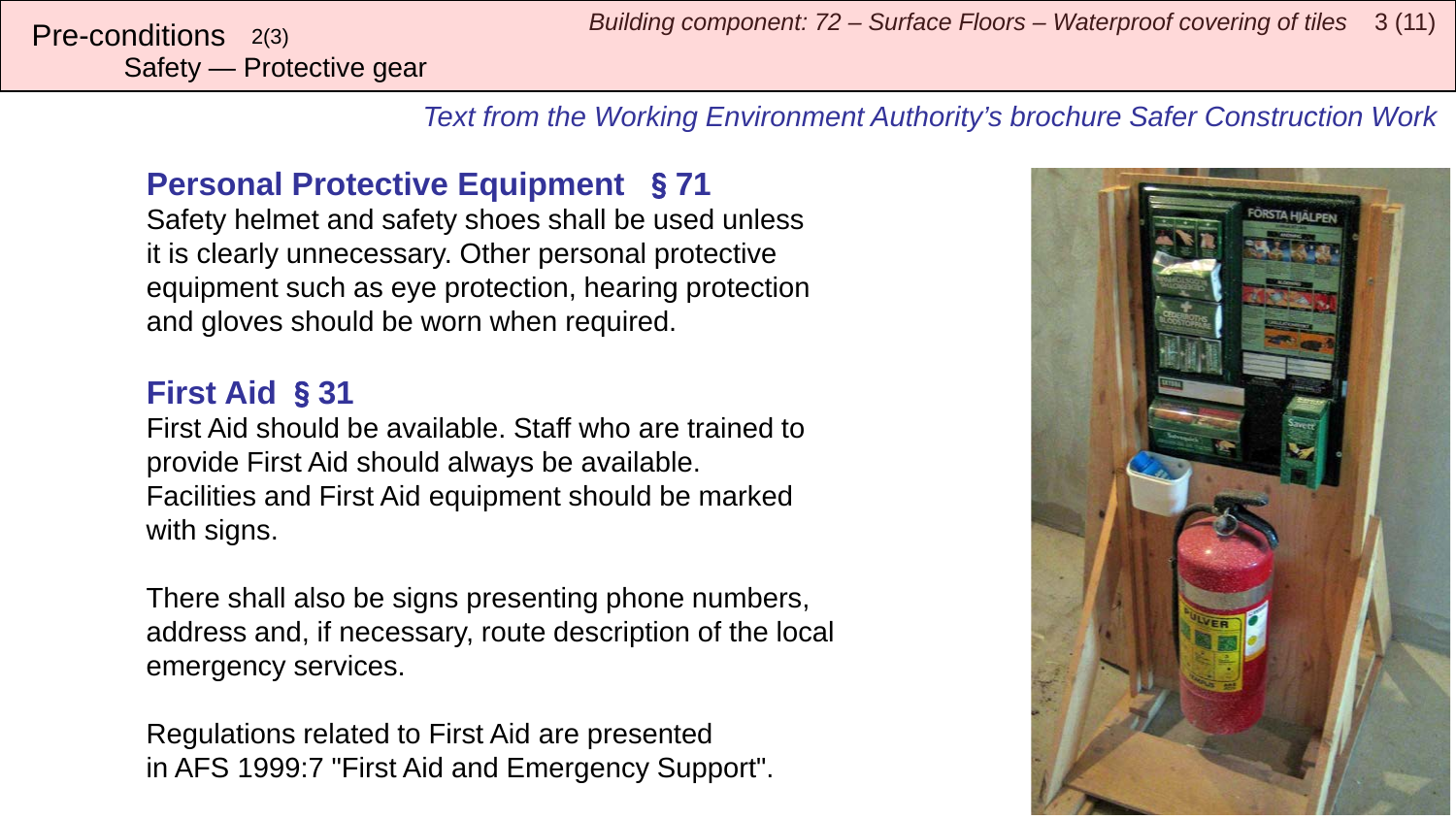#### <span id="page-3-0"></span>Equipment and machinery Preparation 1(2)

### **Equipment**

 $\square$  Tile cutter

 $\Box$  Angle saw – with dust extraction!

 $\Box$  Tile clipper

 $\square$  Tile file

- $\Box$  Tile Drill Here a brace drill with diamond drill
- $\Box$  Buckets for various types of mortar
- $\Box$  Electric drill with cord for use in mortar mixing
- □ Mortar trowels
- □ Toothed spackles, Mortar comb
- $\Box$  Wet sponge for smoothing the grouting  $\square$  Tiles
- 
- $\Box$  Joint- spacer or joint string
- $\Box$  Setting-out string or laser
- □ Aluminum staves, square
- □ Ruler and pencil
- $\square$  Spirit levels
- 'Sponge squeezer'

□ Sack for residues

 $\Box$  Equipment trailer







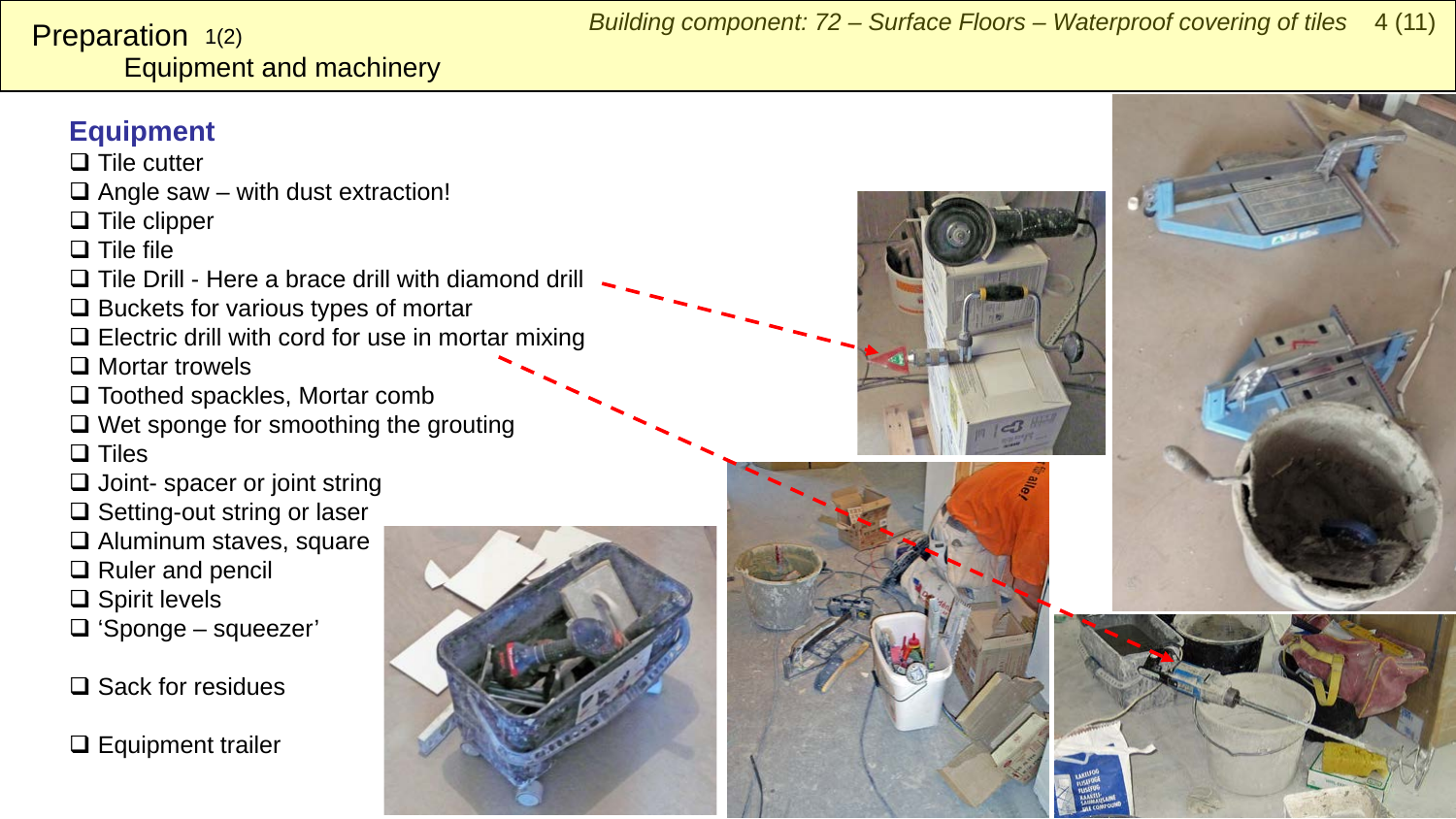## **Materials**

**Preparation**  $2(2)$ 

- Tiles
- Mortar, pointing material and grout

Deliveries - logistics

• Water

### **Storage of materials**

When laying and setting, the materials, base and worksite shall have a minimum temperature of 10°C. The material shall be stored on pallets or studs and protected from moisture. The packages should not be opened before the assembly.

#### **Mixture of mortar**

Grout should be mixed in machine mixers. Small quantities may be mixed witha mechanical mixer.

*Consult with the management for suitable sites to prepare the grout.*

#### **Residues**

Plan for the management of waste; empty sacks, mortar and tile waste. For example, a feed cart, garbage bags or crane handled bags.



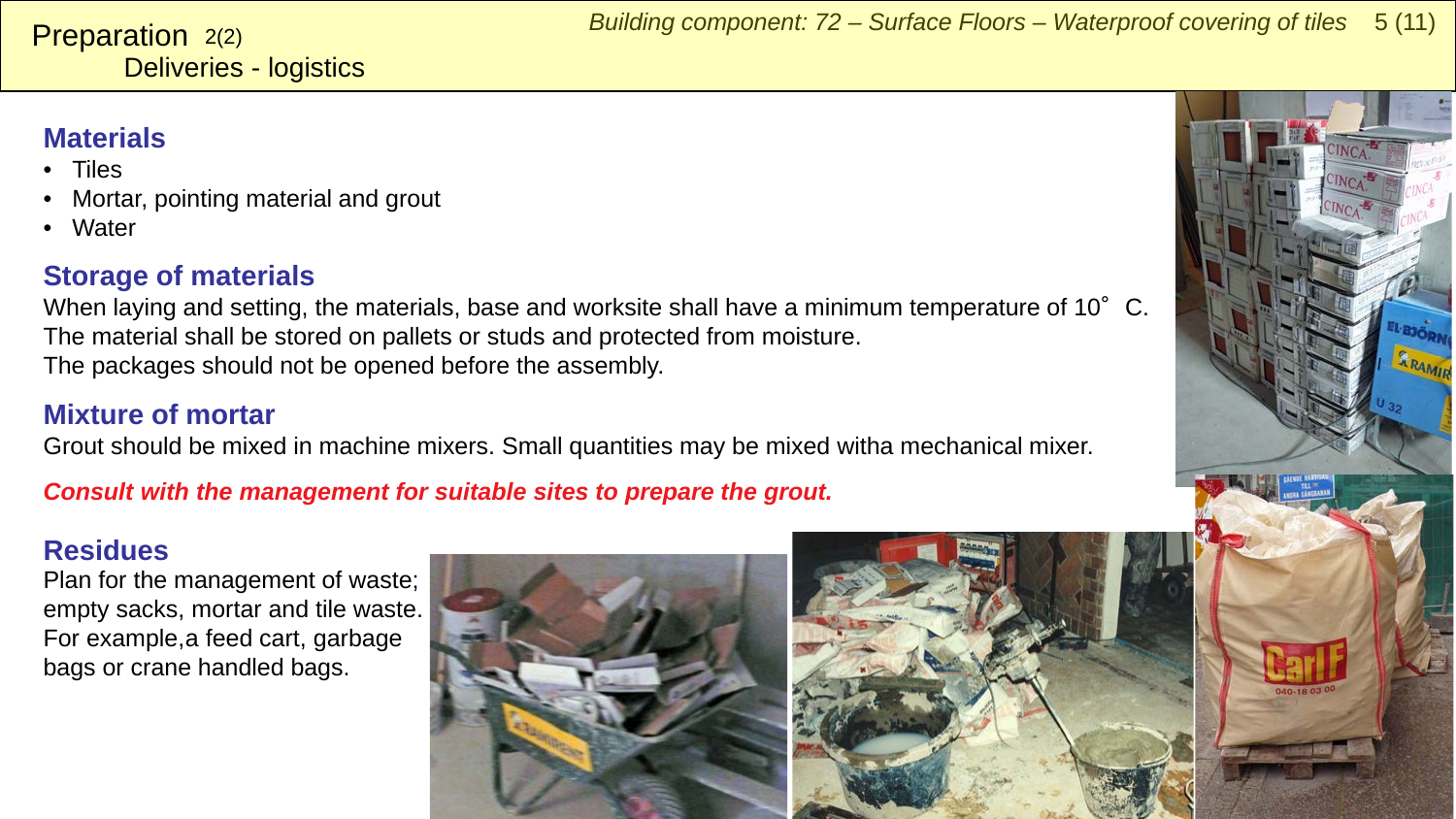## <span id="page-5-0"></span>Template & instructions Self-inspection 1(2)

| h              | <b>Check</b>                                                                     | <b>Method or</b><br>equipment | <b>Frequency</b>        | <b>Result</b> | <b>Date</b><br><b>Signature</b> | <b>Deviation/Remedy</b><br>Approval/Non-A |
|----------------|----------------------------------------------------------------------------------|-------------------------------|-------------------------|---------------|---------------------------------|-------------------------------------------|
| 1              | Waterproof coatings shall be performed in the<br>manner specified                | Technical<br>Specification    | Before starting<br>work |               |                                 |                                           |
| $\overline{2}$ | Waterproofing membrane, sealants and fixing<br>materials shall meet requirements | Technical<br>Specification    | Finished space          |               |                                 |                                           |
| 3              | The joints are filled to the extent specified                                    | Ocular                        | Finished space          |               |                                 |                                           |
| 4              | Wet areas must not be used before a specified time                               | Announcement                  | Finished space          |               |                                 |                                           |
| 5              |                                                                                  |                               |                         |               |                                 |                                           |
| 6              |                                                                                  |                               |                         |               |                                 |                                           |
| $\overline{7}$ |                                                                                  |                               |                         |               |                                 |                                           |
| 8              |                                                                                  |                               |                         |               |                                 |                                           |
| 9              |                                                                                  |                               |                         |               |                                 |                                           |
| 10             |                                                                                  |                               |                         |               |                                 |                                           |
| 11             |                                                                                  |                               |                         |               |                                 |                                           |
|                |                                                                                  |                               |                         |               |                                 |                                           |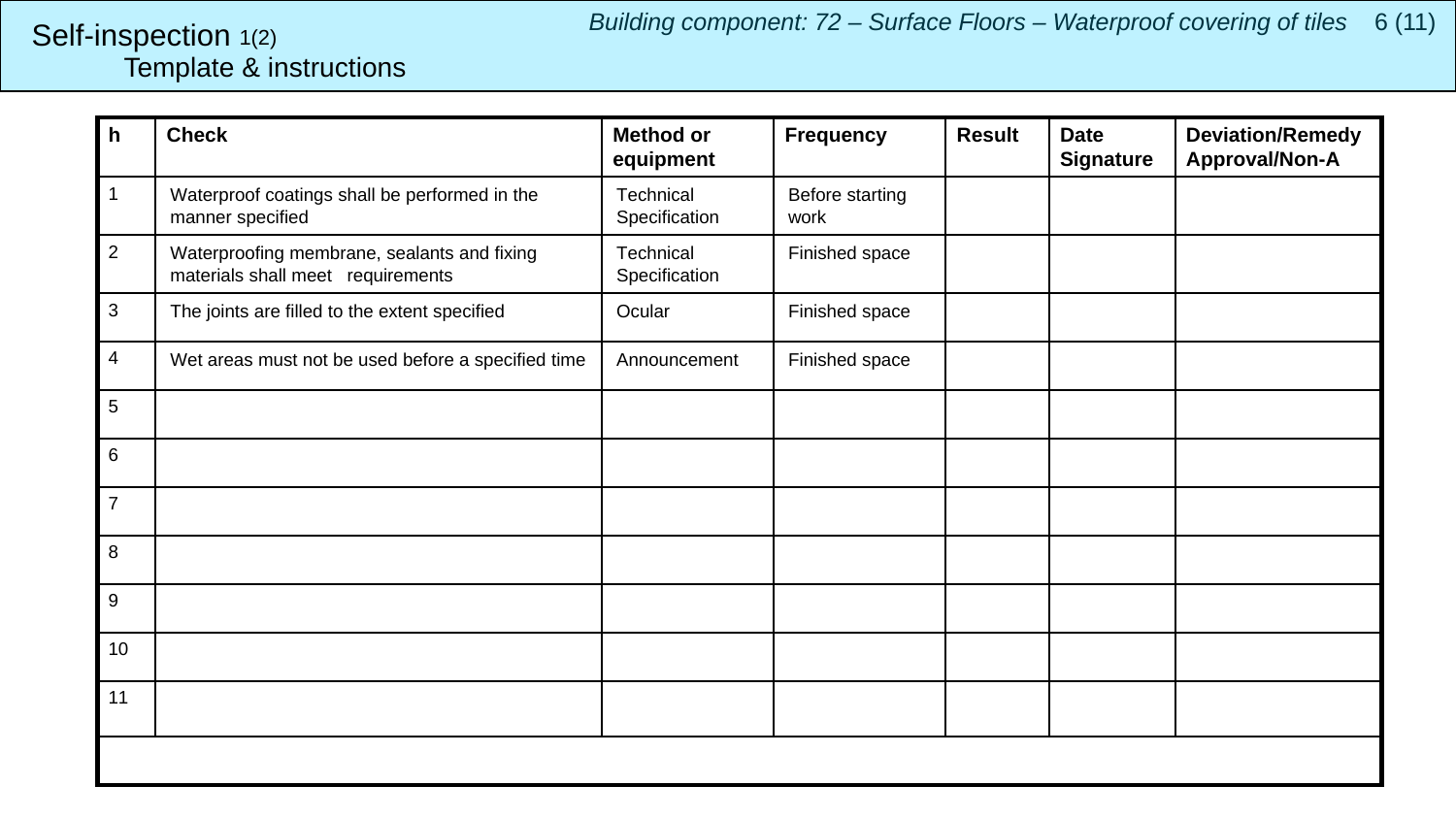## Key points Self-inspection  $2(2)$

## **Quality criteria for the project and the product**

- Study Drawings, Specifications and Inspection planning
- Think through the alternative **methods of production** and handling of materials, tools etc. that can meet the requirements



## *Pay particular attention to*

- Check the specification and the drawings concerning requirements for slope and smoothness
- Do not carry out the coating if the substrate does not meet requirements
- Follow manufacturer's instructions for glue etc and application
- Be diligent with penetrations and connections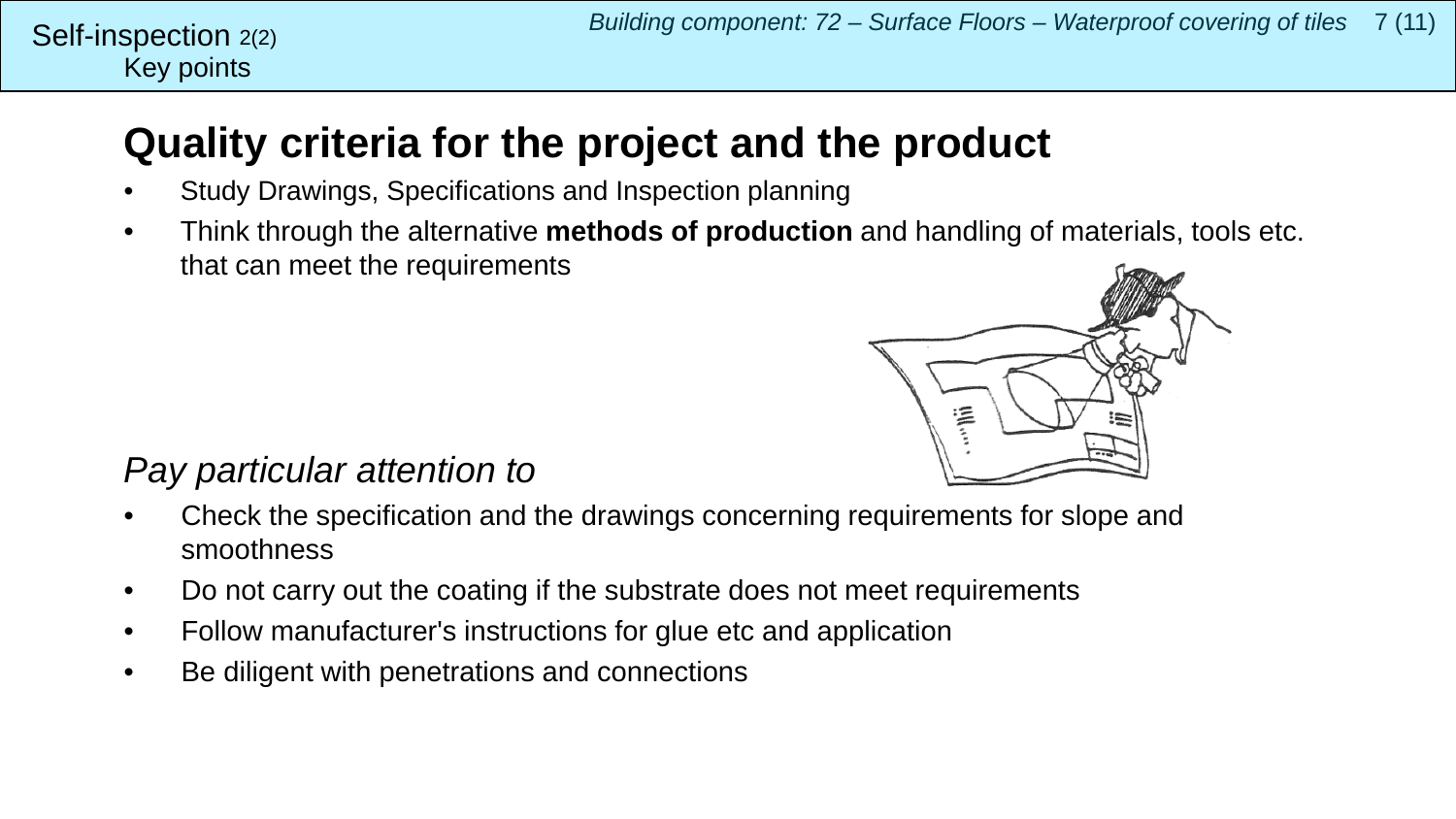## <span id="page-7-0"></span>**The completed waterproof membrane**

*The fundamental requirement for a clinker surface is a completely waterproof membrane.*

Regarding this, see AB Swedish Wet room control on site **[www.gvk.se](http://www.gvk.se/)** and Work Instruction Surfaces flooring, waterproof.

## **Workflow:**

- Priming
- Joints and corners are sealed with fiber and sheet strips
- Penetrations performed using pipe sleeve cuffs
- Then one or two coats of rubber solution

*Pictures: PCI Secure wet room*







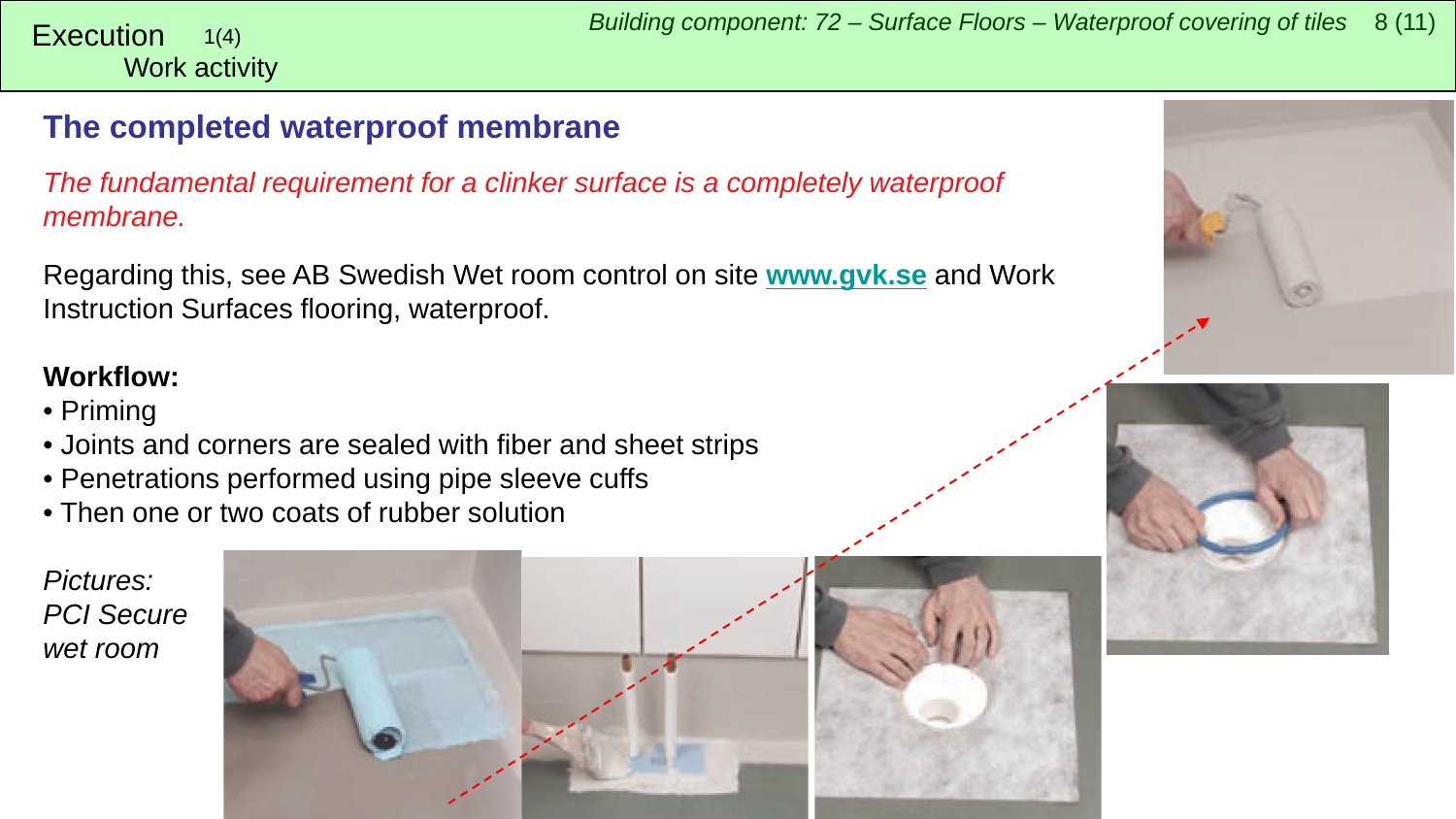## Work activity

### **Setting out**

Principal lines are determined and marked on the floor.

## **Laying of the tiles**

Begin at the midline and fill out towards the walls - working out towards the door... -

Mortar is distributed with a toothed trowel. The plates are set slightly askew on the ground and pushed back and forth, in order to distribute the mortar, before they are pressed into place.

A wetted joint string ensures the same seal width. Here the tiled plinth is laid simultaneously. In order to get the top surface of the tiles in line, some plates are wedged.

### **Stairs**

Laid up from above downwards. Close off for traffic!

Cutting is performed as for wall tiling.







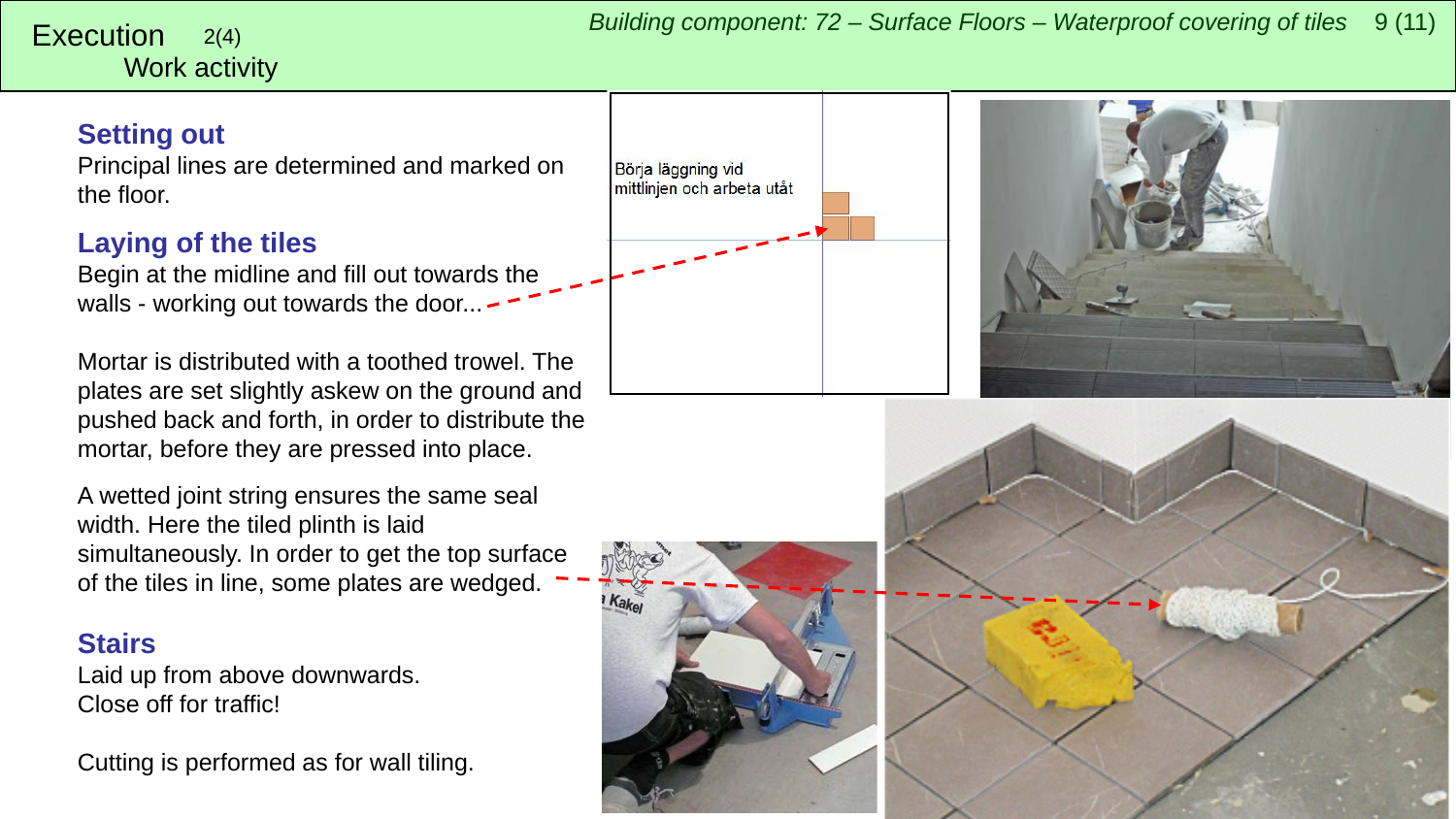# Work activity

## **Penetrations in floors**

In wet rooms penetrations are made in the floor for a toilet and floor drain. (Bath or Shower)

At places of significant floor slope a camber must be built up by cutting tiles "on the diagonal" and fitting together.

The grid in the picture was managed with "simple" .... cutting.